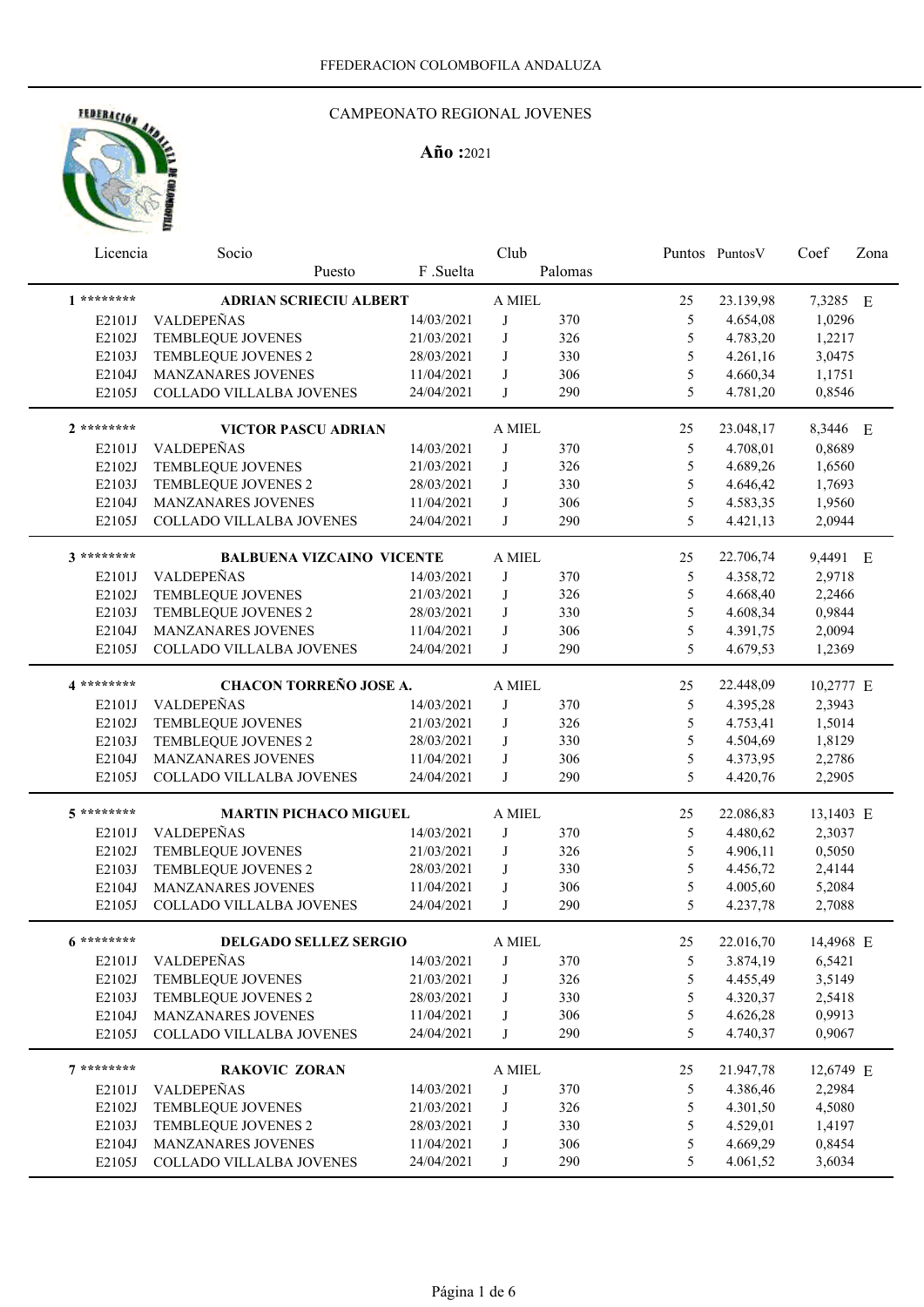# HERERACION AND

## CAMPEONATO REGIONAL JOVENES

|               | Club<br>Licencia<br>Socio      |            |                  | Puntos Puntos V | Coef          | Zona      |           |  |
|---------------|--------------------------------|------------|------------------|-----------------|---------------|-----------|-----------|--|
|               | Puesto                         | F .Suelta  |                  | Palomas         |               |           |           |  |
| 8 *********   | <b>MILLAN FERNADEZ JESUS</b>   |            | A MIEL           |                 | 25            | 21.341,30 | 17,4071 E |  |
| E2101J        | VALDEPEÑAS                     | 14/03/2021 | J                | 370             | 5             | 4.380,04  | 2,9087    |  |
| E2102J        | TEMBLEQUE JOVENES              | 21/03/2021 | J                | 326             | 5             | 4.346,51  | 4,1890    |  |
| E2103J        | TEMBLEQUE JOVENES 2            | 28/03/2021 | J                | 330             | 5             | 4.280,40  | 3,2011    |  |
| E2104J        | MANZANARES JOVENES             | 11/04/2021 | J                | 306             | 5             | 4.085,80  | 4,1163    |  |
| E2105J        | COLLADO VILLALBA JOVENES       | 24/04/2021 | J                | 290             | 5             | 4.248,55  | 2,9920    |  |
| $9*******$    | <b>ESSERHANI ABDERRAHIM</b>    |            |                  | C.DEL SOL       | 25            | 21.278,55 | 16,0884 E |  |
| E2101J        | VALDEPEÑAS                     | 14/03/2021 | J                | 370             | 5             | 4.087,37  | 4,0535    |  |
| E2102J        | TEMBLEQUE JOVENES              | 21/03/2021 | J                | 326             | 5             | 4.202,93  | 4,9042    |  |
| E2103J        | TEMBLEQUE JOVENES 2            | 28/03/2021 | J                | 330             | 5             | 4.437,35  | 1,5713    |  |
| E2104J        | MANZANARES JOVENES             | 11/04/2021 | J                | 306             | $\mathfrak s$ | 3.999,03  | 3,9400    |  |
| E2105J        | COLLADO VILLALBA JOVENES       | 24/04/2021 | J                | 290             | 5             | 4.551,87  | 1,6194    |  |
|               |                                |            |                  |                 |               |           |           |  |
| $10*******$   | <b>ACEDO DOMINGUEZ ANTONIO</b> |            |                  | MALAGUEÑO       | 25            | 21.143,71 | 19,4685 E |  |
| E2101J        | VALDEPEÑAS                     | 14/03/2021 | J                | 370             | 5             | 4.285,65  | 3,9396    |  |
| E2102J        | TEMBLEQUE JOVENES              | 21/03/2021 | J                | 326             | 5             | 4.439,08  | 3,3422    |  |
| E2103J        | TEMBLEQUE JOVENES 2            | 28/03/2021 | J                | 330             | 5             | 4.193,04  | 4,1963    |  |
| E2104J        | MANZANARES JOVENES             | 11/04/2021 | J                | 306             | 5             | 3.916,07  | 5,5604    |  |
| E2105J        | COLLADO VILLALBA JOVENES       | 24/04/2021 | J                | 290             | 5             | 4.309,87  | 2,4300    |  |
| 11 ********   | <b>CAUSSE PRADO MANUEL</b>     |            |                  | MALAGUEÑO       | 25            | 21.105,96 | 15,5269 E |  |
| E2101J        | VALDEPEÑAS                     | 14/03/2021 | J                | 370             | 5             | 4.398,41  | 2,2557    |  |
| E2102J        | TEMBLEQUE JOVENES              | 21/03/2021 | J                | 326             | 5             | 4.681,28  | 1,6631    |  |
| E2103J        | TEMBLEQUE JOVENES 2            | 28/03/2021 | J                | 330             | 5             | 4.059,59  | 3,5363    |  |
| E2104J        | MANZANARES JOVENES             | 11/04/2021 | J                | 306             | 5             | 4.131,36  | 3,7321    |  |
| E2105J        | COLLADO VILLALBA JOVENES       | 24/04/2021 | J                | 290             | 5             | 3.835,32  | 4,3397    |  |
| $12$ ******** | <b>ARNORD RENARD STEEN</b>     |            | A MIEL           |                 | 25            | 20.802,08 | 18,1116 E |  |
| E2101J        | VALDEPEÑAS                     | 14/03/2021 | J                | 370             | 5             | 4.372,48  | 2,7071    |  |
| E2102J        | TEMBLEQUE JOVENES              | 21/03/2021 | J                | 326             | 5             | 4.520,93  | 3,1426    |  |
| E2103J        | TEMBLEQUE JOVENES 2            | 28/03/2021 | J                | 330             | 5             | 4.381,67  | 2,6547    |  |
| E2104J        | <b>MANZANARES JOVENES</b>      | 11/04/2021 | J                | 306             | 5             | 4.052,71  | 4,4073    |  |
| E2105J        | COLLADO VILLALBA JOVENES       | 24/04/2021 | J                | 290             | 5             | 3.474,29  | 5,1999    |  |
| 13 ********   | <b>FLAVIUS MATEI MORARIU</b>   |            |                  | C.DEL SOL       | 25            | 20.797,26 | 17,5169 E |  |
|               | VALDEPEÑAS                     |            |                  |                 |               |           |           |  |
| E2101J        |                                | 14/03/2021 | J                | 370             | 5             | 4.166,17  | 3,5729    |  |
| E2102J        | TEMBLEQUE JOVENES              | 21/03/2021 | J                | 326             | 5             | 4.314,99  | 4,0854    |  |
| E2103J        | TEMBLEQUE JOVENES 2            | 28/03/2021 | J                | 330             | $\mathfrak s$ | 4.321,15  | 2,4184    |  |
| E2104J        | MANZANARES JOVENES             | 11/04/2021 | J                | 306             | 5             | 3.959,59  | 4,2088    |  |
| E2105J        | COLLADO VILLALBA JOVENES       | 24/04/2021 | J                | 290             | 5             | 4.035,36  | 3,2314    |  |
| 14 ********   | <b>JUPP PAUL</b>               |            | $\mathbf A$ MIEL |                 | 25            | 20.535,14 | 19,0417 E |  |
| E2101J        | VALDEPEÑAS                     | 14/03/2021 | J                | 370             | $\mathfrak s$ | 4.083,59  | 4,5563    |  |
| E2102J        | TEMBLEQUE JOVENES              | 21/03/2021 | J                | 326             | $\mathfrak s$ | 4.636,52  | 1,8596    |  |
| E2103J        | TEMBLEQUE JOVENES 2            | 28/03/2021 | J                | 330             | $\mathfrak s$ | 3.286,02  | 6,6635    |  |
| E2104J        | MANZANARES JOVENES             | 11/04/2021 | J                | 306             | $\mathfrak s$ | 4.158,87  | 3,3823    |  |
| E2105J        | COLLADO VILLALBA JOVENES       | 24/04/2021 | J                | 290             | 5             | 4.370,14  | 2,5800    |  |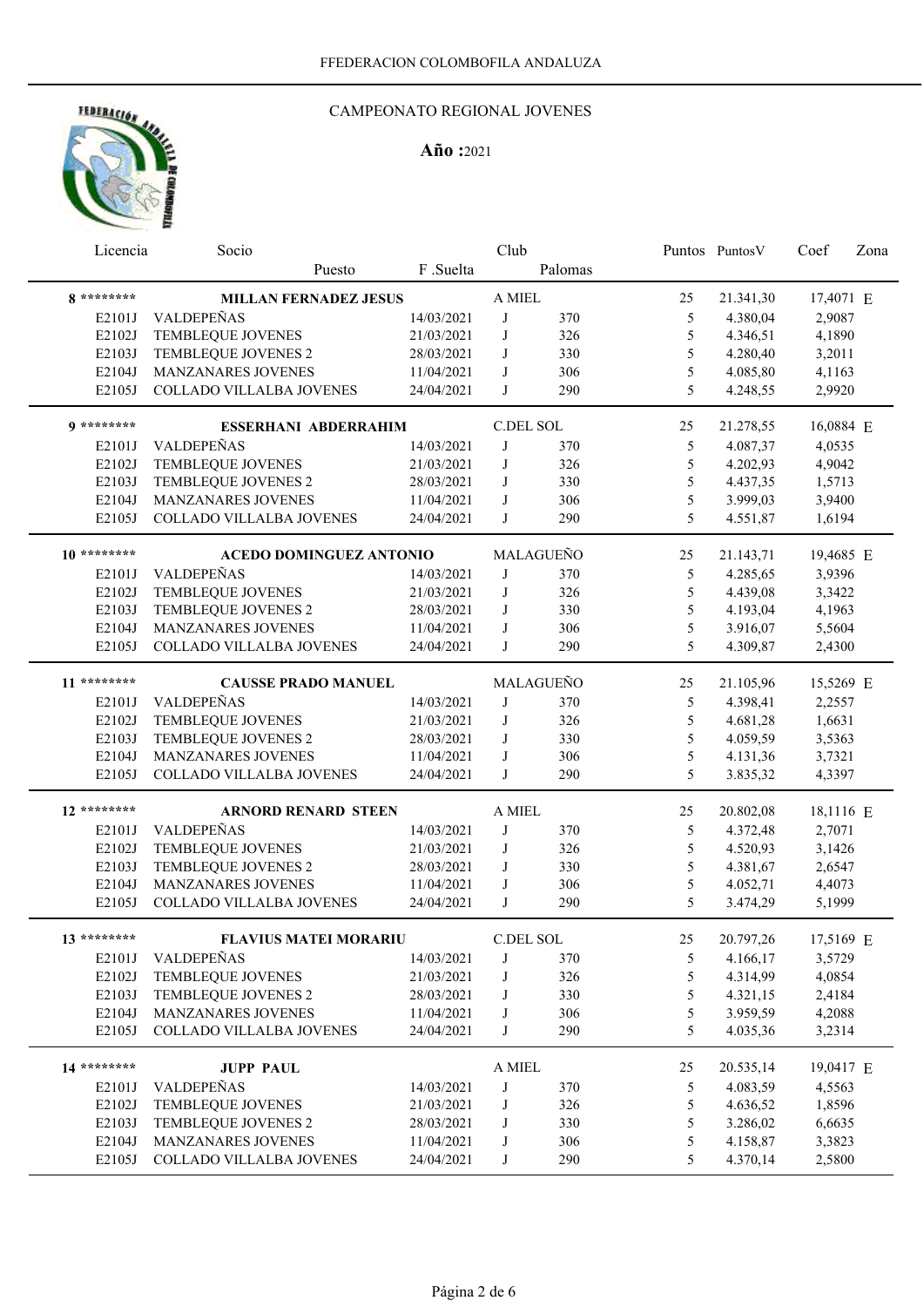# FEDERACIÓN AND

## CAMPEONATO REGIONAL JOVENES

|             | Club<br>Licencia<br>Socio               |            |        | Puntos PuntosV | Coef           | Zona      |           |  |
|-------------|-----------------------------------------|------------|--------|----------------|----------------|-----------|-----------|--|
|             | Puesto                                  | F .Suelta  |        | Palomas        |                |           |           |  |
| 15 ******** | <b>MORARIO DORIN</b>                    |            |        | C.DEL SOL      | 25             | 20.293,34 | 18,5319 E |  |
| E2101J      | VALDEPEÑAS                              | 14/03/2021 | J      | 370            | 5              | 4.033,07  | 4,5339    |  |
| E2102J      | TEMBLEQUE JOVENES                       | 21/03/2021 | J      | 326            | 5              | 4.332,21  | 3,8283    |  |
| E2103J      | TEMBLEQUE JOVENES 2                     | 28/03/2021 | J      | 330            | 5              | 3.100,59  | 6,1618    |  |
| E2104J      | MANZANARES JOVENES                      | 11/04/2021 | J      | 306            | 5              | 4.401,95  | 1,9411    |  |
| E2105J      | COLLADO VILLALBA JOVENES                | 24/04/2021 | J      | 290            | 5              | 4.425,52  | 2,0668    |  |
| 16 ******** | FERNANDEZ ALAS-PUMARIÑO CARLOSMALAGUEÑO |            |        |                | 25             | 20.141,32 | 27,3125 E |  |
| E2101J      | VALDEPEÑAS                              | 14/03/2021 | J      | 370            | 5              | 3.581,51  | 9,4805    |  |
| E2102J      | TEMBLEQUE JOVENES                       | 21/03/2021 | J      | 326            | 5              | 4.293,17  | 4,6560    |  |
| E2103J      | TEMBLEQUE JOVENES 2                     | 28/03/2021 | J      | 330            | 5              | 4.393,89  | 3,7800    |  |
| E2104J      | MANZANARES JOVENES                      | 11/04/2021 | J      | 306            | 5              | 3.902,13  | 5,6701    |  |
| E2105J      | COLLADO VILLALBA JOVENES                | 24/04/2021 | J      | 290            | 5              | 3.970,62  | 3,7259    |  |
| $17*******$ | PORRAS MARTIN SALVADOR                  |            | A MIEL |                | 25             | 19.393,32 | 26,7767 E |  |
| E2101J      | VALDEPEÑAS                              | 14/03/2021 | J      | 370            | 5              | 3.739,93  | 7,5130    |  |
| E2102J      | TEMBLEQUE JOVENES                       | 21/03/2021 | J      | 326            | 5              | 4.474,88  | 3,6472    |  |
| E2103J      | TEMBLEQUE JOVENES 2                     | 28/03/2021 | J      | 330            | 5              | 3.505,59  | 6,0396    |  |
| E2104J      | <b>MANZANARES JOVENES</b>               | 11/04/2021 | J      | 306            | 5              | 3.929,75  | 4,8288    |  |
| E2105J      | COLLADO VILLALBA JOVENES                | 24/04/2021 | J      | 290            | 5              | 3.743,17  | 4,7481    |  |
| 18 ******** | PUERTAS CALDERON MIGUEL                 |            |        | C.DEL SOL      | 25             | 19.293,91 | 26,9659 E |  |
| E2101J      | VALDEPEÑAS                              | 14/03/2021 | J      | 370            | 5              | 3.779,70  | 6,5599    |  |
| E2102J      | TEMBLEQUE JOVENES                       | 21/03/2021 | J      | 326            | 5              | 4.340,31  | 4,3384    |  |
| E2103J      | TEMBLEQUE JOVENES 2                     | 28/03/2021 | J      | 330            | 5              | 3.494,22  | 5,9177    |  |
| E2104J      | MANZANARES JOVENES                      | 11/04/2021 | J      | 306            | 5              | 3.593,76  | 6,6961    |  |
| E2105J      | COLLADO VILLALBA JOVENES                | 24/04/2021 | J      | 290            | 5              | 4.085,92  | 3,4538    |  |
|             |                                         |            |        |                |                |           |           |  |
| 19 ******** | <b>GUERRERO OTAL JOSE M</b>             |            |        | C.DEL SOL      | 24             | 18.394,63 | 25,8996 E |  |
| E2101J      | VALDEPEÑAS                              | 14/03/2021 | J      | 370            | 5              | 3.920,97  | 5,7009    |  |
| E2102J      | TEMBLEQUE JOVENES                       | 21/03/2021 | J      | 326            | 5              | 4.054,40  | 6,2262    |  |
| E2103J      | TEMBLEQUE JOVENES 2                     | 28/03/2021 | J      | 330            | 5              | 3.782,67  | 4,8579    |  |
| E2104J      | MANZANARES JOVENES                      | 11/04/2021 | J      | 306            | 5              | 3.665,64  | 6,1004    |  |
| E2105J      | COLLADO VILLALBA JOVENES                | 24/04/2021 | J      | 290            | $\overline{4}$ | 2.970,95  | 3,0142    |  |
| 20 ******** | RAMIREZ ESTEBANEZ FRANCIS J.            |            | A MIEL |                | 25             | 18.357,50 | 29,7579 E |  |
| E2101J      | VALDEPEÑAS                              | 14/03/2021 | J      | 370            | 5              | 4.155,81  | 4,8807    |  |
| E2102J      | TEMBLEQUE JOVENES                       | 21/03/2021 | J      | 326            | $\mathfrak s$  | 4.432,45  | 3,4382    |  |
| E2103J      | TEMBLEQUE JOVENES 2                     | 28/03/2021 | J      | 330            | 5              | 3.797,63  | 5,4595    |  |
| E2104J      | MANZANARES JOVENES                      | 11/04/2021 | J      | 306            | $\mathfrak s$  | 3.167,96  | 9,0217    |  |
| E2105J      | COLLADO VILLALBA JOVENES                | 24/04/2021 | J      | 290            | 5              | 2.803,65  | 6,9578    |  |
| 21 ******** | <b>CRUZ ARJONA SALVADOR</b>             |            |        | C.DEL SOL      | 23             | 17.848,88 | 18,5498 E |  |
| E2101J      | VALDEPEÑAS                              | 14/03/2021 | J      | 370            | 5              | 4.651,50  | 0,6377    |  |
| E2102J      | TEMBLEQUE JOVENES                       | 21/03/2021 | J      | 326            | 5              | 4.342,26  | 3,7027    |  |
| E2103J      | TEMBLEQUE JOVENES 2                     | 28/03/2021 | J      | 330            | 5              | 3.405,16  | 4,8456    |  |
| E2104J      | MANZANARES JOVENES                      | 11/04/2021 | J      | 306            | 5              | 3.388,11  | 6,7431    |  |
| E2105J      | COLLADO VILLALBA JOVENES                | 24/04/2021 | J      | 290            | 3              | 2.061,85  | 2,6207    |  |
|             |                                         |            |        |                |                |           |           |  |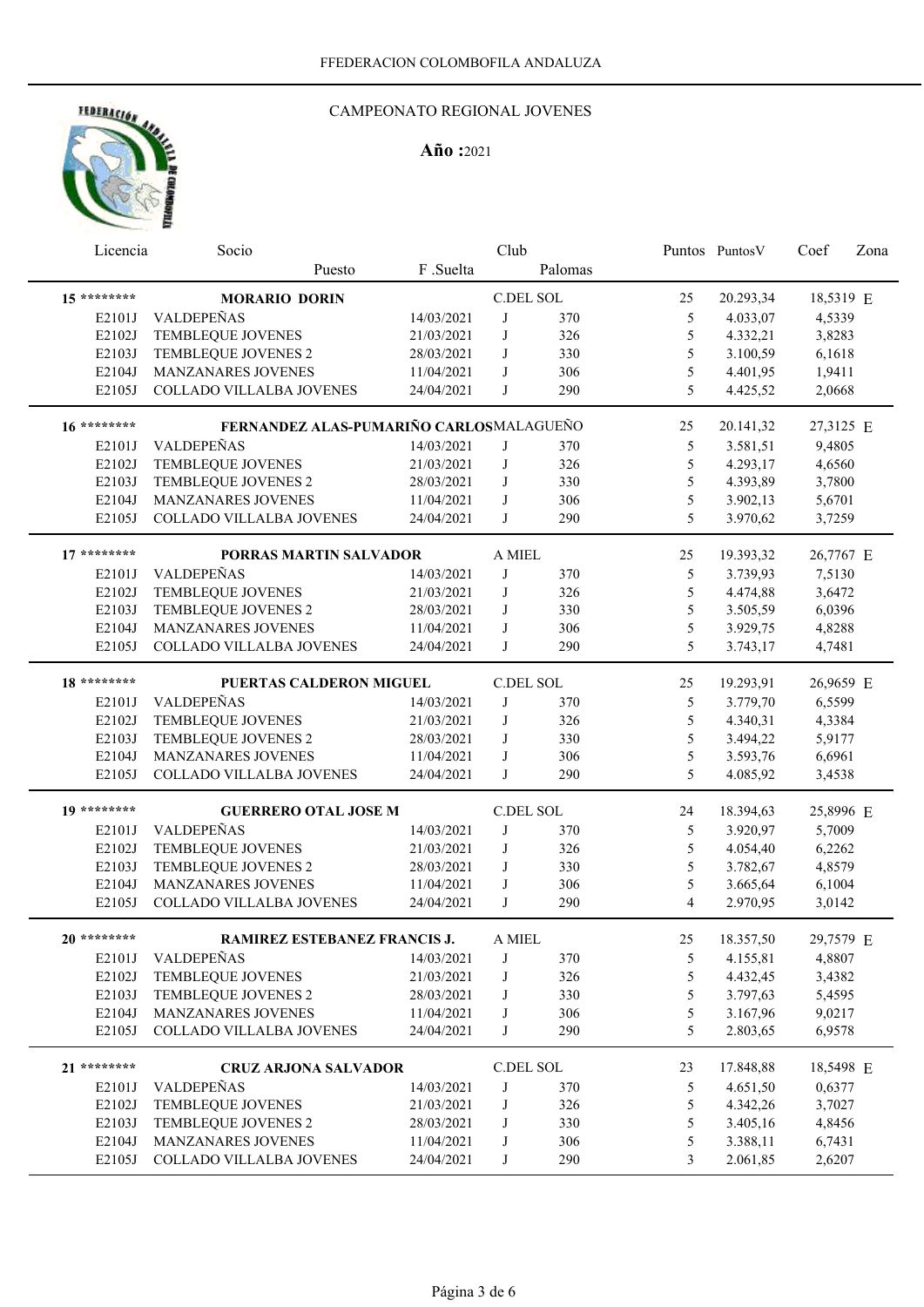

# CAMPEONATO REGIONAL JOVENES

| Licencia         | Socio                                           |                          | Club      |            |                    | Puntos PuntosV       | Coef             | Zona |
|------------------|-------------------------------------------------|--------------------------|-----------|------------|--------------------|----------------------|------------------|------|
|                  | Puesto                                          | F .Suelta                |           | Palomas    |                    |                      |                  |      |
| 22 ********      | AMIN ESEERHANI MOHAMED                          |                          | C.DEL SOL |            | 24                 | 17.751,77            | 26,0079 E        |      |
| E2101J           | VALDEPEÑAS                                      | 14/03/2021               | J         | 370        | 5                  | 3.942,51             | 5,0407           |      |
| E2102J           | TEMBLEQUE JOVENES                               | 21/03/2021               | J         | 326        | 5                  | 4.280,34             | 4,3116           |      |
| E2103J           | TEMBLEQUE JOVENES 2                             | 28/03/2021               | J         | 330        | 5                  | 4.233,65             | 2,7112           |      |
| E2104J           | MANZANARES JOVENES                              | 11/04/2021               | J         | 306        | 5                  | 2.799,07             | 9,4273           |      |
| E2105J           | COLLADO VILLALBA JOVENES                        | 24/04/2021               | J         | 290        | $\overline{4}$     | 2.496,20             | 4,5171           |      |
|                  |                                                 |                          |           |            |                    |                      |                  |      |
| 23 ********      | <b>GOMEZ VIDA RAFAEL</b>                        |                          |           | MALAGUEÑO  | 25                 | 17.473,15            | 42,9424 E        |      |
| E2101J           | VALDEPEÑAS                                      | 14/03/2021               | J         | 370        | 5                  | 1.921,21             | 16,9161          |      |
| E2102J           | TEMBLEQUE JOVENES                               | 21/03/2021               | J         | 326        | 5                  | 4.108,50             | 6,6012           |      |
| E2103J           | TEMBLEQUE JOVENES 2                             | 28/03/2021               | J         | 330        | 5                  | 4.066,02             | 5,1898           |      |
| E2104J           | MANZANARES JOVENES                              | 11/04/2021               | J         | 306        | 5                  | 3.111,39             | 11,0770          |      |
| E2105J           | COLLADO VILLALBA JOVENES                        | 24/04/2021               | J         | 290        | 5                  | 4.266,03             | 3,1583           |      |
| 24 ********      | <b>BAUTISTA CABELLO JOSE MIGUE</b>              |                          |           | MALAGUEÑO  | 25                 | 17.417,71            | 39,1281 E        |      |
| E2101J           | VALDEPEÑAS                                      | 14/03/2021               | J         | 370        | 5                  | 3.249,21             | 10,5370          |      |
| E2102J           | TEMBLEQUE JOVENES                               | 21/03/2021               | J         | 326        | 5                  | 4.112,69             | 6,0045           |      |
| E2103J           | TEMBLEQUE JOVENES 2                             | 28/03/2021               | J         | 330        | 5                  | 2.971,37             | 8,7193           |      |
| E2104J           | MANZANARES JOVENES                              | 11/04/2021               | J         | 306        | 5                  | 3.322,66             | 9,1860           |      |
| E2105J           | COLLADO VILLALBA JOVENES                        | 24/04/2021               | J         | 290        | 5                  | 3.761,78             | 4,6813           |      |
|                  |                                                 |                          |           |            |                    |                      |                  |      |
| 25 ********      | <b>REZKI ABDELHAK FEHMI</b>                     |                          | C.DEL SOL |            | 25                 | 17.405,41            | 31,5007 E        |      |
| E2101J           | VALDEPEÑAS                                      | 14/03/2021               | J         | 370        | 5                  | 3.334,73             | 8,5352           |      |
| E2102J           | TEMBLEQUE JOVENES                               | 21/03/2021               | J         | 326        | 5                  | 4.337,45             | 4,1203           |      |
| E2103J           | TEMBLEQUE JOVENES 2                             | 28/03/2021               | J         | 330        | 5                  | 3.418,08             | 5,5394           |      |
| E2104J           | MANZANARES JOVENES                              | 11/04/2021               | J         | 306        | 5                  | 3.577,17             | 6,5347           |      |
| E2105J           | COLLADO VILLALBA JOVENES                        | 24/04/2021               | J         | 290        | 5                  | 2.737,98             | 6,7711           |      |
| 26 ********      | <b>CALVO GONZALEZ DANIEL</b>                    |                          | A MIEL    |            | 20                 | 17.358,46            | 14,3613 E        |      |
| E2101J           | VALDEPEÑAS                                      | 14/03/2021               | J         | 370        | 5                  | 4.265,03             | 4,0667           |      |
| E2102J           | TEMBLEQUE JOVENES                               | 21/03/2021               | J         | 326        | 5                  | 4.602,55             | 2,1792           |      |
| E2103J           | TEMBLEQUE JOVENES 2                             | 28/03/2021               | J         | 330        | 5                  | 4.522,62             | 2,7424           |      |
| E2104J           | <b>MANZANARES JOVENES</b>                       | 11/04/2021               | J         | 306        | 5                  | 3.968,26             | 5,3730           |      |
| $27******$       |                                                 |                          | C.DEL SOL |            | 20                 |                      |                  |      |
|                  | <b>MIRCEA RAZVAN SIPOS</b><br>VALDEPEÑAS        |                          |           |            |                    | 16.841,04            | 14,7329 E        |      |
| E2101J           |                                                 | 14/03/2021               | $\bf J$   | 370        | 5 <sup>5</sup>     | 3.886,24             | 5,3864           |      |
| E2102J           | TEMBLEQUE JOVENES                               | 21/03/2021               | J         | 326        | $\mathfrak s$      | 4.177,14             | 5,0497           |      |
| E2103J<br>E2105J | TEMBLEQUE JOVENES 2<br>COLLADO VILLALBA JOVENES | 28/03/2021<br>24/04/2021 | J<br>J    | 330<br>290 | $\mathfrak s$<br>5 | 4.330,91<br>4.446,75 | 2,3941<br>1,9027 |      |
|                  |                                                 |                          |           |            |                    |                      |                  |      |
| 28 ********      | RUIZ LAMA MIGUEL A.                             |                          |           | MALAGUEÑO  | 20                 | 16.372,53            | 22,6605 E        |      |
| E2101J           | VALDEPEÑAS                                      | 14/03/2021               | J         | 370        | 5                  | 3.742,39             | 8,5945           |      |
| E2102J           | TEMBLEQUE JOVENES                               | 21/03/2021               | J         | 326        | $\mathfrak s$      | 4.326,09             | 4,4370           |      |
| E2103J           | TEMBLEQUE JOVENES 2                             | 28/03/2021               | J         | 330        | $\mathfrak s$      | 4.446,42             | 3,1693           |      |
| E2104J           | MANZANARES JOVENES                              | 11/04/2021               | J         | 306        | 5                  | 3.857,63             | 6,4597           |      |
| 29 ********      | <b>MEDINA PALOMO PABLO</b>                      |                          | C.DEL SOL |            | 24                 | 15.870,80            | 35,429 E         |      |
| E2101J           | VALDEPEÑAS                                      | 14/03/2021               | J         | 370        | 5                  | 3.497,27             | 8,4364           |      |
| E2102J           | TEMBLEQUE JOVENES                               | 21/03/2021               | J         | 326        | 5                  | 4.038,03             | 5,9167           |      |
| E2103J           | TEMBLEQUE JOVENES 2                             | 28/03/2021               | J         | 330        | 5                  | 2.558,06             | 8,1307           |      |
| E2104J           | MANZANARES JOVENES                              | 11/04/2021               | J         | 306        | 5                  | 3.181,54             | 8,4697           |      |
| E2105J           | COLLADO VILLALBA JOVENES                        | 24/04/2021               | J         | 290        | 4                  | 2.595,90             | 4,4755           |      |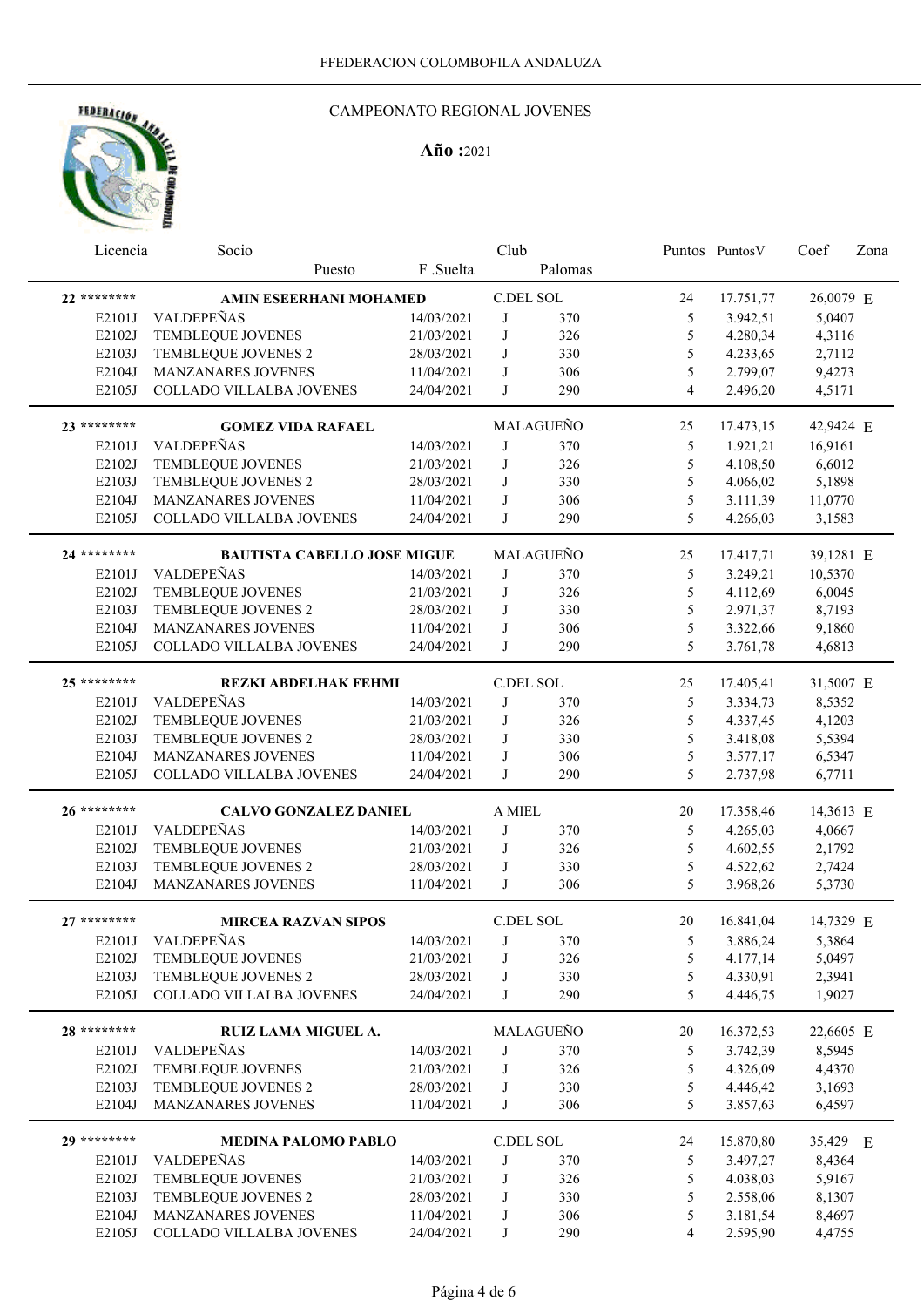

# CAMPEONATO REGIONAL JOVENES

|              | Club<br>Licencia<br>Socio          |            |                  |                 | Puntos Puntos V | Coef      | Zona      |  |
|--------------|------------------------------------|------------|------------------|-----------------|-----------------|-----------|-----------|--|
|              | Puesto                             | F.Suelta   |                  | Palomas         |                 |           |           |  |
| 30 ********* | <b>JAMES MORENO BRIAN</b>          |            | <b>C.DEL SOL</b> |                 | 20              | 15.209,60 | 16,7193 E |  |
| E2101J       | VALDEPEÑAS                         | 14/03/2021 | J                | 370             | 5               | 4.102,51  | 3,6163    |  |
| E2103J       | TEMBLEQUE JOVENES 2                | 28/03/2021 | J                | 330             | 5               | 3.982,66  | 2,8791    |  |
| E2104J       | MANZANARES JOVENES                 | 11/04/2021 | J                | 306             | 5               | 3.401,94  | 6,7965    |  |
| E2105J       | COLLADO VILLALBA JOVENES           | 24/04/2021 | J                | 290             | 5               | 3.722,49  | 3,4274    |  |
|              |                                    |            |                  |                 |                 |           |           |  |
| 31 ********  | <b>GONZALEZ RECUERDA FRANCISCO</b> |            | A MIEL           |                 | 22              | 14.798,03 | 33,5713 E |  |
| E2101J       | VALDEPEÑAS                         | 14/03/2021 | J                | 370             | $\mathfrak s$   | 2.567,60  | 12,7485   |  |
| E2102J       | TEMBLEQUE JOVENES                  | 21/03/2021 | J                | 326             | $\sqrt{5}$      | 3.925,42  | 6,3247    |  |
| E2103J       | TEMBLEQUE JOVENES 2                | 28/03/2021 | J                | 330             | 5               | 3.125,85  | 7,1233    |  |
| E2104J       | MANZANARES JOVENES                 | 11/04/2021 | J                | 306             | $\overline{4}$  | 2.873,90  | 5,0500    |  |
| E2105J       | COLLADO VILLALBA JOVENES           | 24/04/2021 | J                | 290             | 3               | 2.305,26  | 2,3248    |  |
| 32 ********  | <b>GOMEZ IZQUIERDO JOSE MANUE</b>  |            |                  | MALAGUEÑO       | 24              | 14.711,67 | 46,3503 E |  |
| E2101J       | VALDEPEÑAS                         | 14/03/2021 | J                | 370             | 5               | 3.158,19  | 10,5801   |  |
| E2102J       | TEMBLEQUE JOVENES                  | 21/03/2021 | J                | 326             | $\overline{4}$  | 2.649,10  | 7,7762    |  |
| E2103J       | TEMBLEQUE JOVENES 2                | 28/03/2021 | J                | 330             | 5               | 3.067,55  | 8,7240    |  |
| E2104J       | <b>MANZANARES JOVENES</b>          | 11/04/2021 | J                | 306             | 5               | 2.464,32  | 13,4758   |  |
| E2105J       | COLLADO VILLALBA JOVENES           | 24/04/2021 | J                | 290             | 5               | 3.372,51  | 5,7942    |  |
|              |                                    |            |                  |                 |                 |           |           |  |
| 33 ********  | BERROCAL BARQUERO JOSE MIGUE       |            |                  | MALAGUEÑO       | 20              | 11.998,23 | 38,5926 E |  |
| E2101J       | VALDEPEÑAS                         | 14/03/2021 | J                | 370             | 5               | 2.527,71  | 13,0392   |  |
| E2102J       | TEMBLEQUE JOVENES                  | 21/03/2021 | J                | 326             | $\overline{4}$  | 2.732,55  | 6,8799    |  |
| E2103J       | TEMBLEQUE JOVENES 2                | 28/03/2021 | J                | 330             | $\overline{4}$  | 2.497,10  | 6,3623    |  |
| E2104J       | MANZANARES JOVENES                 | 11/04/2021 | J                | 306             | 3               | 1.496,10  | 7,7666    |  |
| E2105J       | COLLADO VILLALBA JOVENES           | 24/04/2021 | $\mathbf{J}$     | 290             | $\overline{4}$  | 2.744,77  | 4,5446    |  |
| 34 ********  | <b>MARTIN TORRES SALVADOR</b>      |            | A MIEL           |                 | 15              | 10.953,08 | 21,5606 E |  |
|              | VALDEPEÑAS                         |            |                  |                 |                 |           |           |  |
| E2101J       |                                    | 14/03/2021 | J                | 370             | 5               | 3.667,18  | 7,7613    |  |
| E2102J       | TEMBLEQUE JOVENES                  | 21/03/2021 | J                | 326             | $\mathfrak s$   | 3.579,13  | 8,9040    |  |
| E2105J       | COLLADO VILLALBA JOVENES           | 24/04/2021 | J                | 290             | 5               | 3.706,77  | 4,8953    |  |
| 35 ********  | ******<br>ARRABAL-VANDENBROELE     |            |                  | <b>CDTORCAL</b> | 10              | 8.653,91  | 6,7704 E  |  |
| E2104J       | MANZANARES JOVENES                 | 11/04/2021 | J                | 306             | 5               | 4.047,23  | 5,4323    |  |
| E2105J       | COLLADO VILLALBA JOVENES           | 24/04/2021 | J                | 290             | 5               | 4.606,68  | 1,3381    |  |
| 36 ********  | <b>CAMACHO MUÑOZ JUAN SEBAS</b>    |            |                  | MALAGUEÑO       |                 |           |           |  |
|              |                                    |            |                  |                 | 13              | 8.455,57  | 23,8324 E |  |
| E2101J       | VALDEPEÑAS                         | 14/03/2021 | J                | 370             | 5               | 2.667,91  | 13,1370   |  |
| E2103J       | TEMBLEQUE JOVENES 2                | 28/03/2021 | J                | 330             | $\mathfrak s$   | 3.405,88  | 7,3274    |  |
| E2104J       | MANZANARES JOVENES                 | 11/04/2021 | J                | 306             | 3               | 2.381,78  | 3,3680    |  |
| 37 ********  | MERCHAN JIMENEZ RAFAEL             |            | C.DEL SOL        |                 | 10              | 7.558,75  | 13,9921 E |  |
| E2101J       | VALDEPEÑAS                         | 14/03/2021 | J                | 370             | $\sqrt{5}$      | 3.526,24  | 7,8222    |  |
| E2102J       | <b>TEMBLEQUE JOVENES</b>           | 21/03/2021 | J                | 326             | 5               | 4.032,51  | 6,1699    |  |
| 38 ********  |                                    |            |                  |                 |                 |           |           |  |
|              | <b>MORENO PUERTAS MANUEL</b>       |            |                  | MALAGUEÑO       | 10              | 4.441,22  | 25,5832 E |  |
| E2101J       | VALDEPEÑAS                         | 14/03/2021 | J                | 370             | 4               | 1.519,70  | 13,5356   |  |
| E2103J       | TEMBLEQUE JOVENES 2                | 28/03/2021 | J                | 330             | 5               | 2.381,30  | 10,4571   |  |
| E2105J       | COLLADO VILLALBA JOVENES           | 24/04/2021 | J                | 290             | $\mathbf{1}$    | 540,22    | 1,5905    |  |